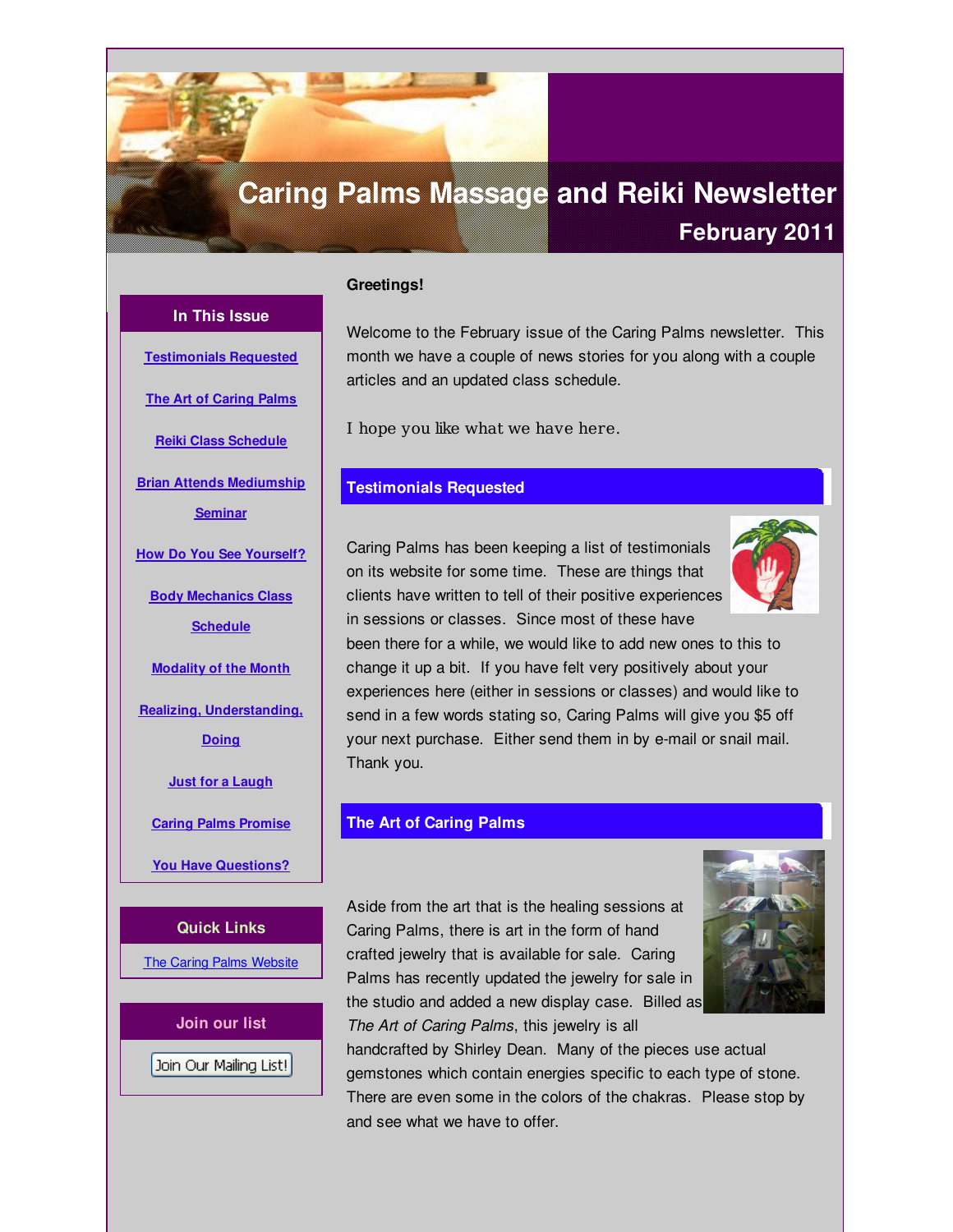



# **Reiki Class Schedule**

霊 The following is a list of currently scheduled Reiki Classes. Each class (unless otherwise marked) currently has a status of 気 'Scheduled'. This means that a date has been set, but no one has signed up for it yet. Once a deposit has been received for a class, the status will be 'Confirmed'. Any class marked as 'Closed' has basically filled up. (Note: In some cases, one may be able to enter a class marked 'Closed' with permission of the instructor.)

The current schedule is as follows:

## Reiki 1

- February 12 (Saturday) 11am 5pm **Confirmed**
- March 12 (Saturday) 11am 5pm
- April 9 (Saturday) 11am 5pm
- May 7 (Saturday) 11am 5pm
- June 11 (Saturday) 11am 5pm
- July 9 (Saturday) 11am 5pm
- August 6 (Saturday) 11am 5pm
- September 10 (Saturday) 11am 5pm
- October 8 (Saturday) 11am 5pm
- November 12 (Saturday) 11am 5pm

# Reiki 2

- February 26 (Saturday) 11am 5pm **Confirmed**
- June 25 (Saturday) 11am 5pm
- August 20 (Saturday) 11am 5pm

# Reiki 3

- March 26 (Saturday) 11am 5pm
- July 23 (Saturday) 11am 5pm
- August 27 (Saturday) 11am 5pm

All classes are open to anyone wanting to learn this unique method of hands-on healing. The cost for each class is \$100 no matter what level of Reiki the class is for. A 50% deposit (\$50) is required a minimum of seven (7) days prior to the class date (or permission of the instructor) to reserve a space in the class. Classes with no deposits received by the deposit date will be canceled. All class statuses may be viewed on the Reiki side of the web site under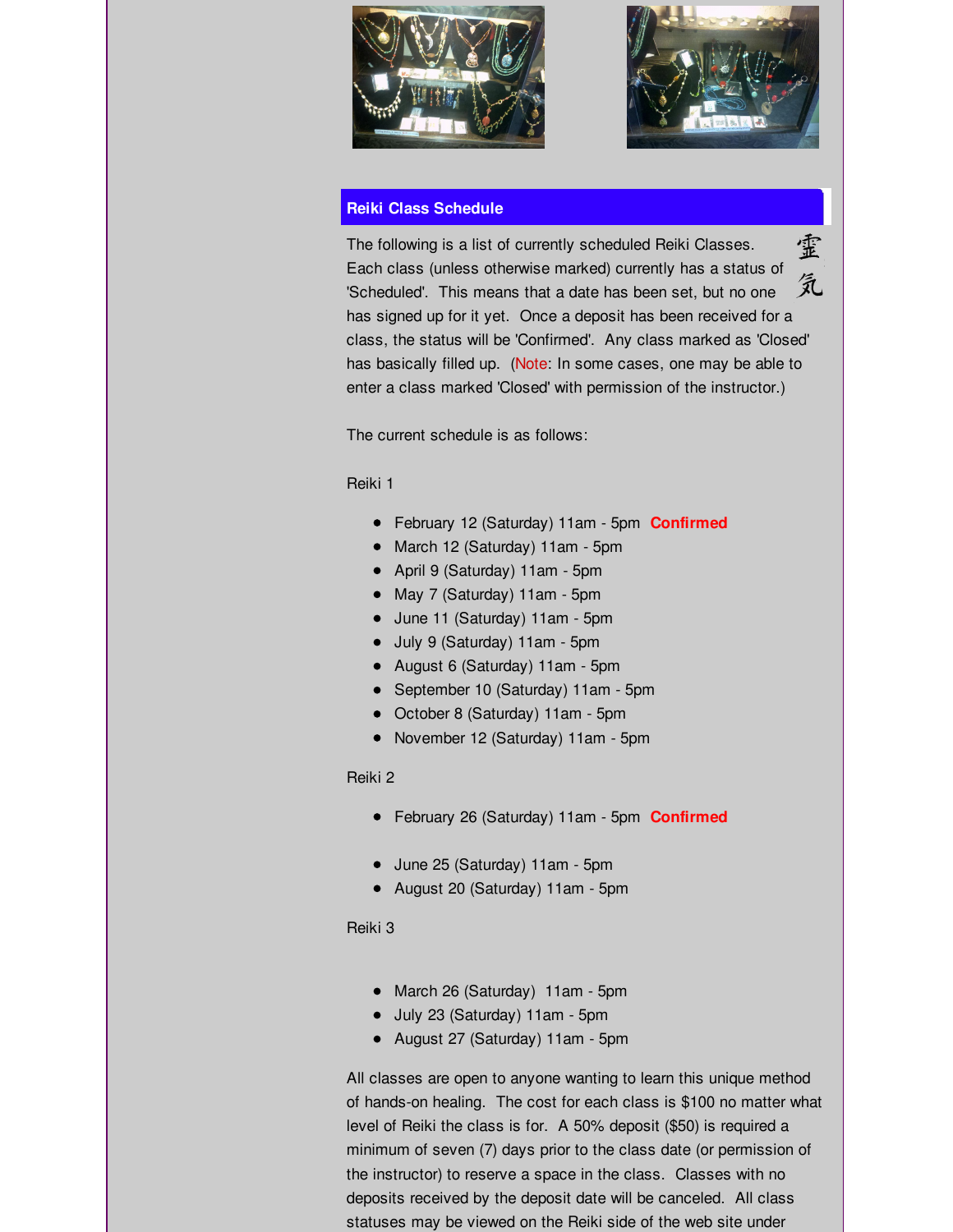'Class Scheduling and Schedule of Classes'. You can also sign up for classes there.

Each Reiki class is six (6) CEUs for Florida massage therapists. Note: Because this is a licensing year for massage therapists, Caring Palms expects to be scheduling more classes during July and August as the last minute demand for classes increases. We also expect to schedule another Reiki 2 and Reiki 3 class sometime after August. Please continue to check the website for changes and additions.

## **Brian Attends Mediumship Seminar**

On the weekend of January 15<sup>th</sup>, Brian attended a mediumship seminar hosted by the [International](http://r20.rs6.net/tn.jsp?f=001y1ltD-1ldJDzDiVwNHG-Es5HooYJqU2RTJRjSvwn_LiyjeQXwVNZuJ018evJmjixrdsV_TsapuhJD5zvVBVGZ7PYZdhsUyDc1qgSxWjd9Jba0rPEH_AStXWvQZjdaKpZ0BTANtt1kNByscZIxhmp950TQyyGhpF6KXsl2NdYtZw=&c=&ch=) Foundation for Spiritual [Knowledge.](http://r20.rs6.net/tn.jsp?f=001y1ltD-1ldJDzDiVwNHG-Es5HooYJqU2RTJRjSvwn_LiyjeQXwVNZuJ018evJmjix6tMRZw7xrblsyo7bfnsE9Nzg2UyEMD08Oy56f6KHlHkd2e_koXP4EbxqYlBr1mcH63_syZjrmhuvW_sv-xO13gKBDD2C4J_rIpdIwCTIMi09rz7UV6_ujLymGkUFThAk&c=&ch=) The guest instructor was **[Eamonn](http://r20.rs6.net/tn.jsp?f=001y1ltD-1ldJDzDiVwNHG-Es5HooYJqU2RTJRjSvwn_LiyjeQXwVNZuJ018evJmjixoueRJKXSUnmwKju918003GF5QCY5CcUZr4Bw_IWCQqIpkUCreyn6AI9la1-bnRtbyApCGx3aci1oGxKSKRDDfxq6379fD_6uDyHyX5t2q4zuq_XU07zEug==&c=&ch=) Downey** of the **Arthur** Findlay College in England where he teaches the British style of mediumship.

The seminar was two days and started with meditation and energy exercises. Then students were put into various groups to do different types of exercises finishing with a one on one reading with a partner.

According to Brian, "Eamonn has a unique way of finding what each person needs and showing them how to make the connections they need." He felt that it was a great learning experience.

(Mediumship is where one converses with those that have passed. The British style is that used by John Edward of Crossing Over. For more information about mediumship, Eamonn Downey, or the Arthur Findlay school, follow the links in the story.)

## **How Do You See Yourself?**

#### **by Brian Dean**

A client passed on something out of the Emmanuel Book. It had a great metaphor about taking care of yourself.

It said to imagine yourself as a pitcher filled with water. When you do, you can easily give to others by filling their cups. But you can't do that if you are empty.

How many times do I see where healers (and others) tend to forget themselves and focus on healing others, putting others first? And how many times do we do that to the point where we are bad off because we have ignored ourselves for too long? Too many.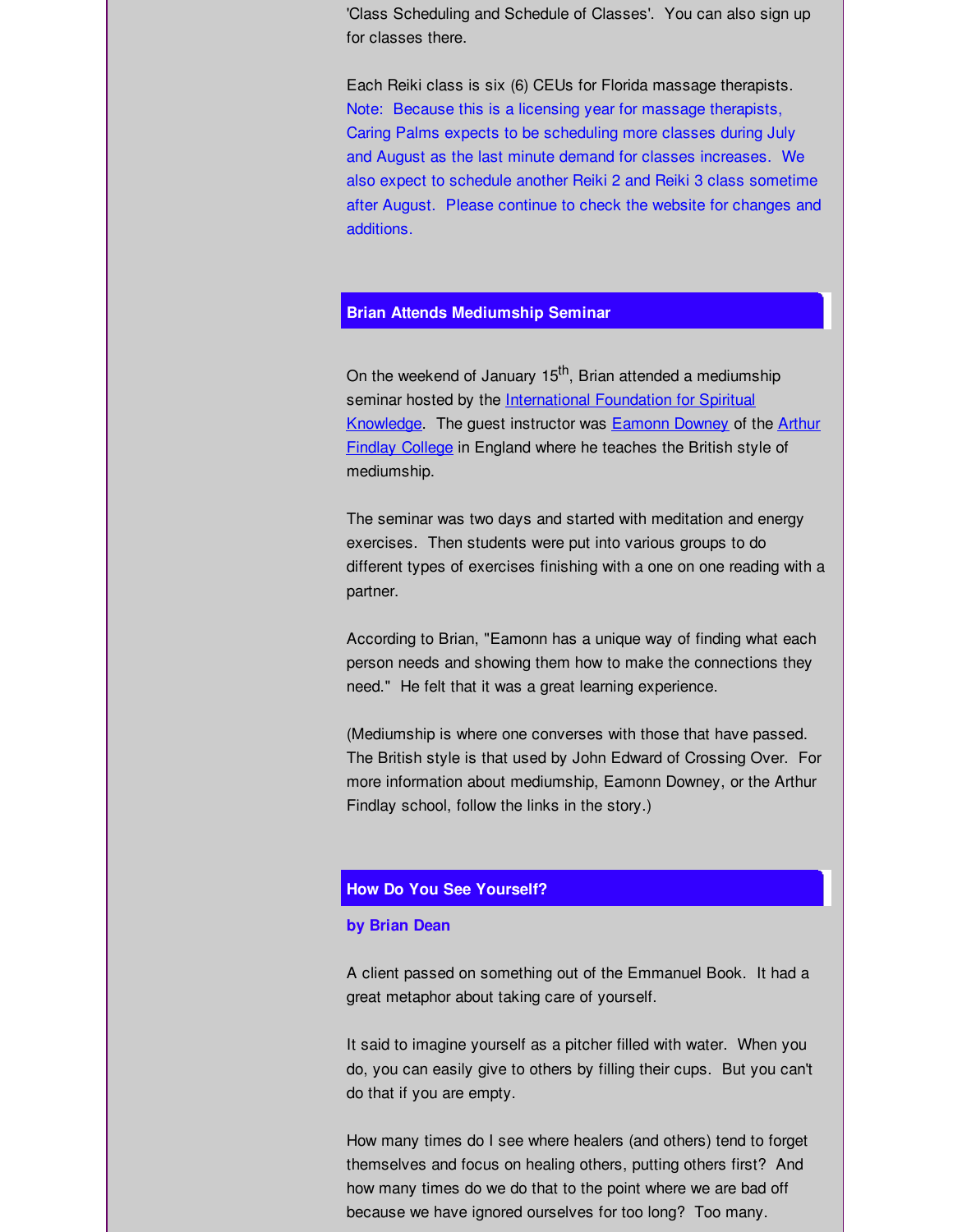If we ignore care to ourselves for too long, eventually we lose the ability to help others. As I was taught long ago... there has to be balance. And all too often we are off balance.

Take care of yourself. You have to be strong and well to help others. Don't ignore your problems. Be a pitcher filled with water.

# **Body Mechanics and Advanced Techniques for Massage Therapists Class Schedule**

The following is a list of currently scheduled classes. This class is a two-day class worth 12 CE hours for Florida massage therapists. Each class (unless otherwise marked) currently has a status of 'Scheduled'. This means that a date has been set, but no one has signed up for it yet. Once a deposit has been received for a class, the status will be 'Confirmed'. The current schedule is as follows:

May 14th - May 15th (Saturday 9:00am - 5:00pm and Sunday 10:00am - 4:00pm)

At the Hampton Inn at [Jacksonville](http://r20.rs6.net/tn.jsp?f=001y1ltD-1ldJDzDiVwNHG-Es5HooYJqU2RTJRjSvwn_LiyjeQXwVNZuAm_keXLBxt0oxUcLWuKUTVaVohJMqAxNjnjZt6s3z4MjrXryEbPtWv3rUa3NJDXHtehxHPuQ1cXJ_NvG_kH8KhudtJIpKp-Nz8GVtUoaLGbUFRGk8ZWiDnHPZSmaa7ze4h3Ru7O3XiwBiRoQn49exLB5_T5eVjXLoOp5YTVIpd8&c=&ch=) Beach, FL Hotel **Details** 

August 13th - August 14th (Saturday 9:00am - 5:00pm and Sunday 10:00am - 4:00pm)

At the Hampton Inn at [Jacksonville](http://r20.rs6.net/tn.jsp?f=001y1ltD-1ldJDzDiVwNHG-Es5HooYJqU2RTJRjSvwn_LiyjeQXwVNZuAm_keXLBxt0oxUcLWuKUTVaVohJMqAxNjnjZt6s3z4MjrXryEbPtWv3rUa3NJDXHtehxHPuQ1cXJ_NvG_kH8KhudtJIpKp-Nz8GVtUoaLGbUFRGk8ZWiDnHPZSmaa7ze4h3Ru7O3XiwBiRoQn49exLB5_T5eVjXLoOp5YTVIpd8&c=&ch=) Beach, FL Hotel **Details** 

**Note:** Check with the hotel for special room rates.

Body Mechanics and Advanced Techniques for Massage Therapists is designed to reconnect the massage therapist with proper body mechanics and techniques showing how to work without hurting oneself and how to apply deep pressure with little effort. The class being part lecture, part hands-on practice uses theory, stances, centering, and the proper use of body strength from martial arts and applies them to the art of massage therapy. Students will learn how to focus their energies and use their body to do deep work with less effort and not get hurt. This class will help anyone to work deeply with less effort no matter if one is 90 pounds or 250 pounds. This class is for both the seasoned therapist and the new therapist. It will show moves everyone is familiar with, but in a new light as well as moves many people may not have seen before (which have been taken from Lomi Lomi, Esalen, and other styles). The idea is not to dictate how to practice, but to show better body mechanics which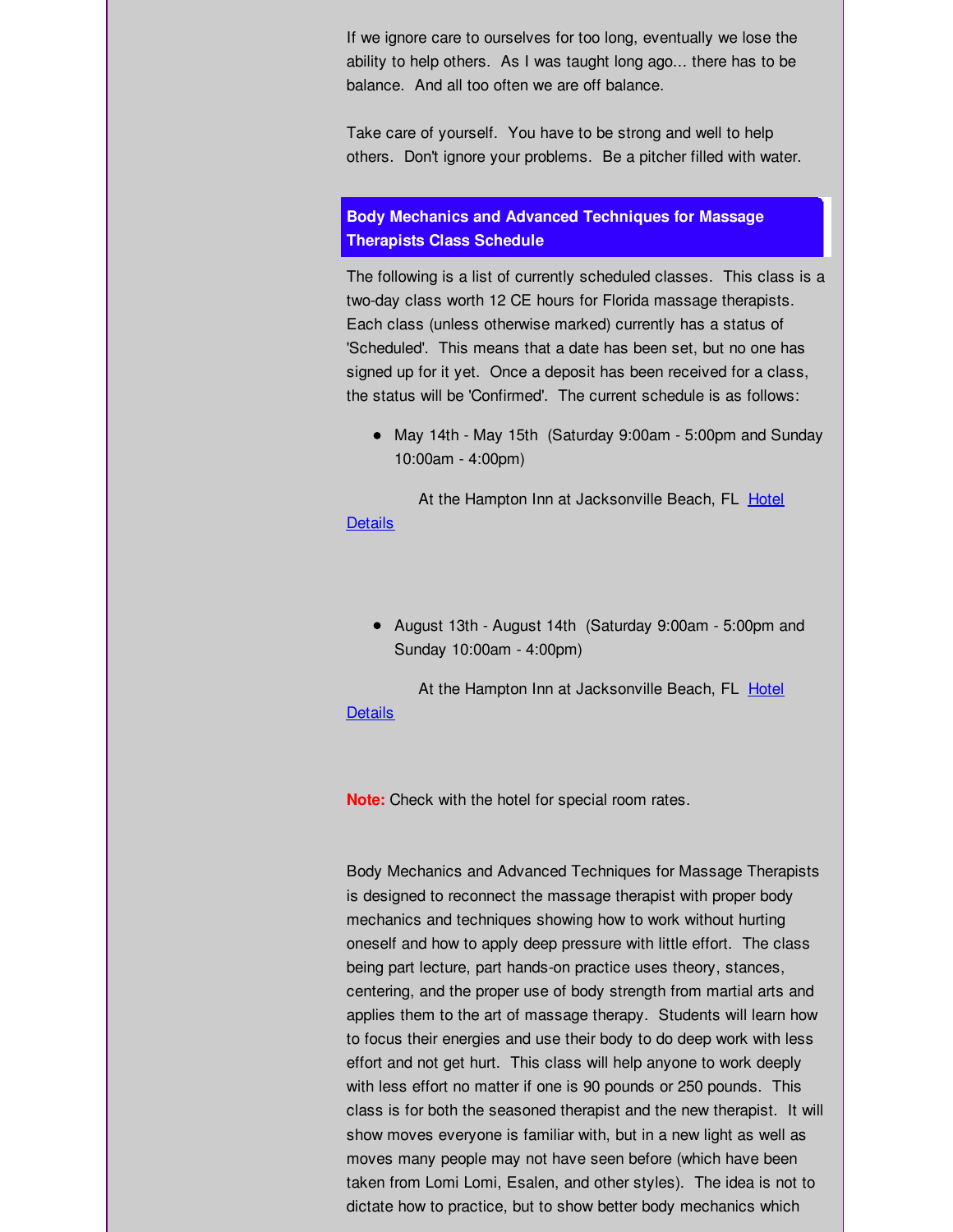the therapist can adapt to what they do. This is true whether they adapt all of it or just part of it.

**Florida Board of Massage Approved for twelve (12) Continuing Education Hours (CEUs)**

**Class Cost: \$300 Early Registration (at least 19 days before the class date)**

## **\$350 within 19 days of the class date**

This class is for licensed massage therapists or anyone that regularly uses massage in their practice. CEUs are available for Florida massage therapists only. For those looking to learn basic massage for relaxation for their partner or friends, see the website on the Massage For Couples classes.

To sign up for classes, go to the website and select Caring Palms CEU Seminars. Look under Massage Classes, and then Schedule of Classes to see additions and changes or to sign up.

# **Modality of the Month**

#### **Reiki**

Although Reiki is not massage (as the muscles of the body are not manipulated), it is a very relaxing yet powerful method of healing. In the simplest form, Reiki is the laying on of hands. It is guided, positive energy brought in from the universe by someone that knows how to 'tap into' it, and passed into someone in need of healing.

All problems in the body, whether they be illnesses or injuries, are centered around negative energy. Reiki overcomes the negative energies with positive energy, in most cases making the person feel better, and in some cases removing the problem completely. Reiki has been known to reduce and alleviate pain, discomfort, or disease of any kind, and has been used on all major diseases. Reiki is hands-on healing and a nice pleasant experience.

### read [more](http://r20.rs6.net/tn.jsp?t=9655treab.0.dz7nqfcab.tu8uywbab.&ts=S0583&r=3&p=http%3A%2F%2Fwww.caringpalms.com%2Fnewsletter%2Freiki.htm)

# **Realizing, Understanding, Doing**

#### **by Brian Dean**

There is *realizing*, *understanding*, and *doing*.

When there is a problem or issue, the first step is to *realize* that it exists. To recognize something that is going on is crucial.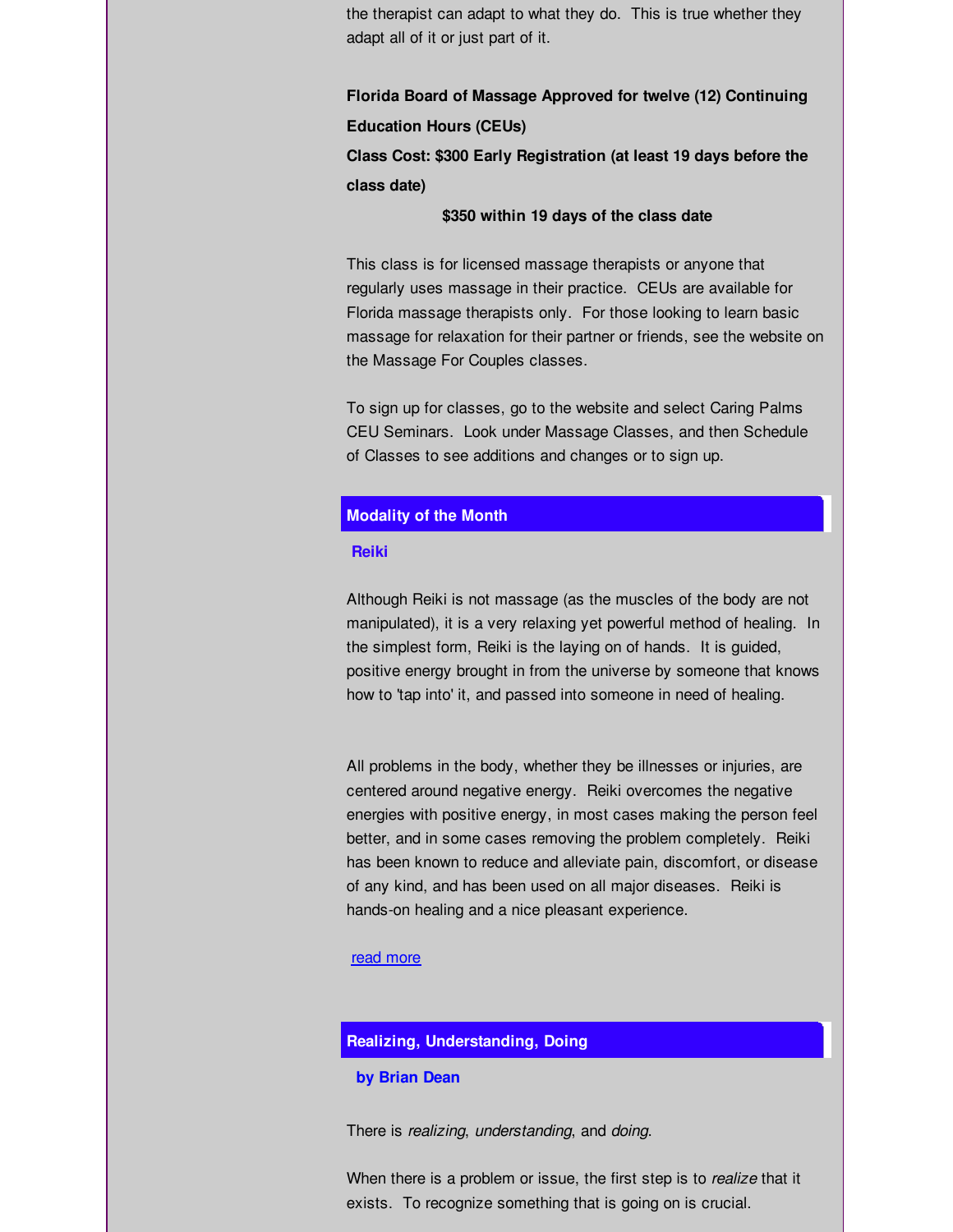Sometimes it takes someone else to see something and tell you about it. But even then, you still may not see it or recognize it. But once you do, and realize that it is an issue, you have taken the first step to fixing it.

Once you have realized an issue exists, the next step is to *understand* it. Why is it there? Where did it come from? Why does this keep happening? In the understanding of something, we see what it is, what caused it, what keeps triggering it and keeping it there. But through this process, we also see the solution, the means to correct whatever is going on.

Once we understand an issue, and have the solution to correcting it, the final step is the *doing*, the actual mechanics of carrying out the solution. This all too often can be the hardest step. You actually have to get up, sometimes fighting your desire not to, and forcing yourself to make changes. All too often we fall back to old patterns, (but this is a point where even that can be looked at using this process). The key is to take the final step and implement the plan and correct the issue.

The *realizing* an issue exists, the *understanding* that issue well enough to have a solution, and the *doing* of whatever it takes to make the changes needed. This is how we effect change, change within ourselves, and change within all realms.

## **Just for a Laugh**

Someone shared this photo on their FaceBook page. It came from a church in Buffalo, New York. It says a bit about the weather much of the country is experiencing.



**Caring Palms Promise**